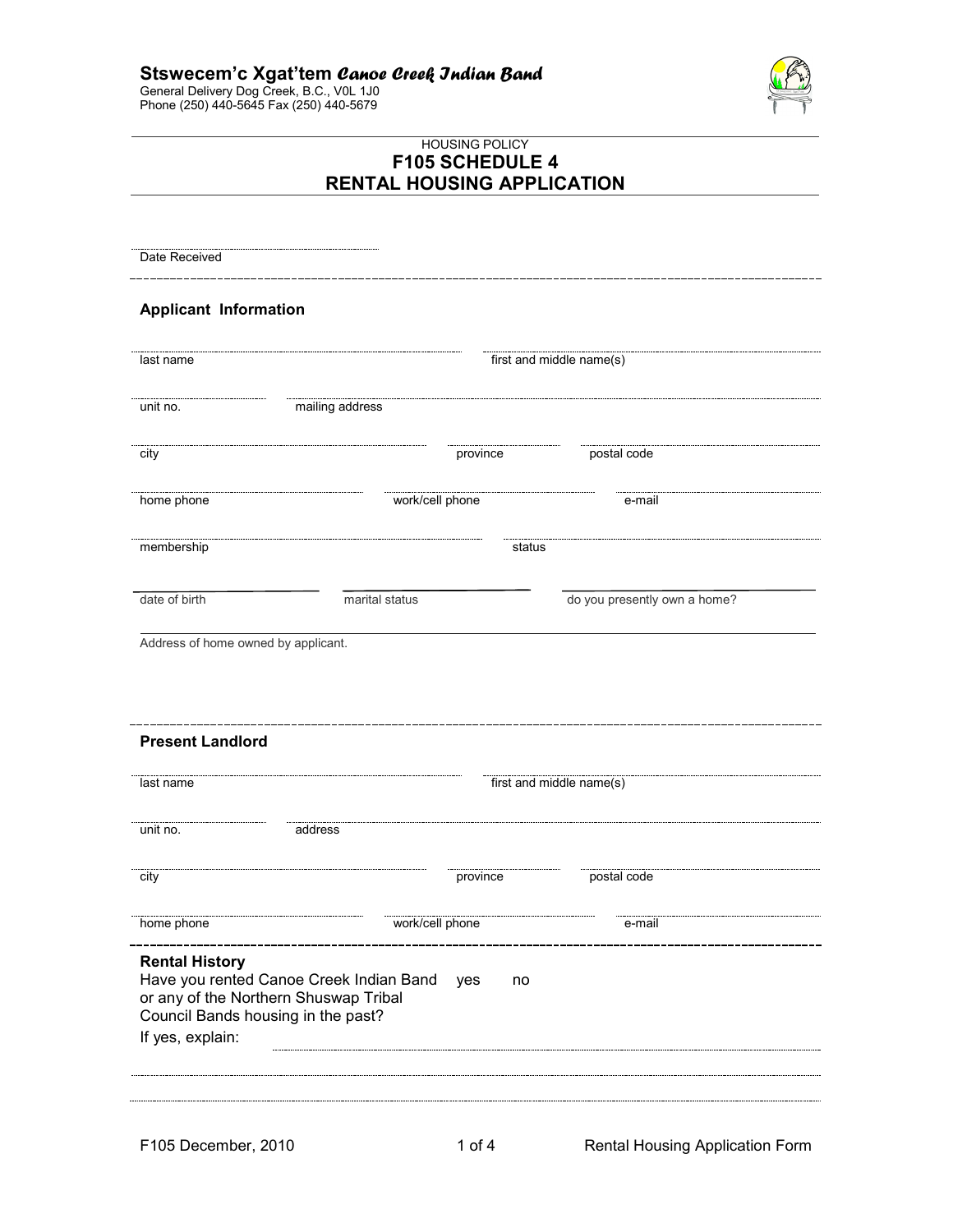## **Stswecem'c Xgat'tem** *Canoe Creek Indian Band*

General Delivery Dog Creek, B.C., V0L 1J0 Phone (250) 440-5645 Fax (250) 440-5679



## **Occupants**

Name(s) of all adult and minor occupants who will be residing in the home.

| Name and Age           | Relationship and Band Name or Number |
|------------------------|--------------------------------------|
|                        |                                      |
|                        |                                      |
|                        |                                      |
|                        |                                      |
| <b>Housing Request</b> |                                      |

Type(s) of home you are requesting

- **CMHC Unit 2-4 bedroom c/w basement. Rent subsidized depending on Income.**
- **DIA Unit Older Unit 1-4 bedrooms. No Subsidies for this unit.**

#### **Occupancy**

Date of residency needed **EXALC 2008** 

#### **Comments**

Please provide a brief explanation to why you are requesting Canoe Creek Indian Band Housing and why you should receive a home within the community. ( eg. overcrowding, loss of home, Disabilities, Emergency situation.) What is your current Living Situation? Please include additional pages if you need more space.

### **Applicant Employment Information**

| Employer                         |                 | type of business                |
|----------------------------------|-----------------|---------------------------------|
| supervisor's last name           |                 | supervisor's first name         |
| unit no.<br>address              |                 |                                 |
| city                             | province        | postal code                     |
| home phone                       | work/cell phone | e-mail                          |
| duration of employment           | monthly income  |                                 |
| full time / part time employment | other income    |                                 |
| F105 December, 2010              | $2$ of 4        | Rental Housing Application Form |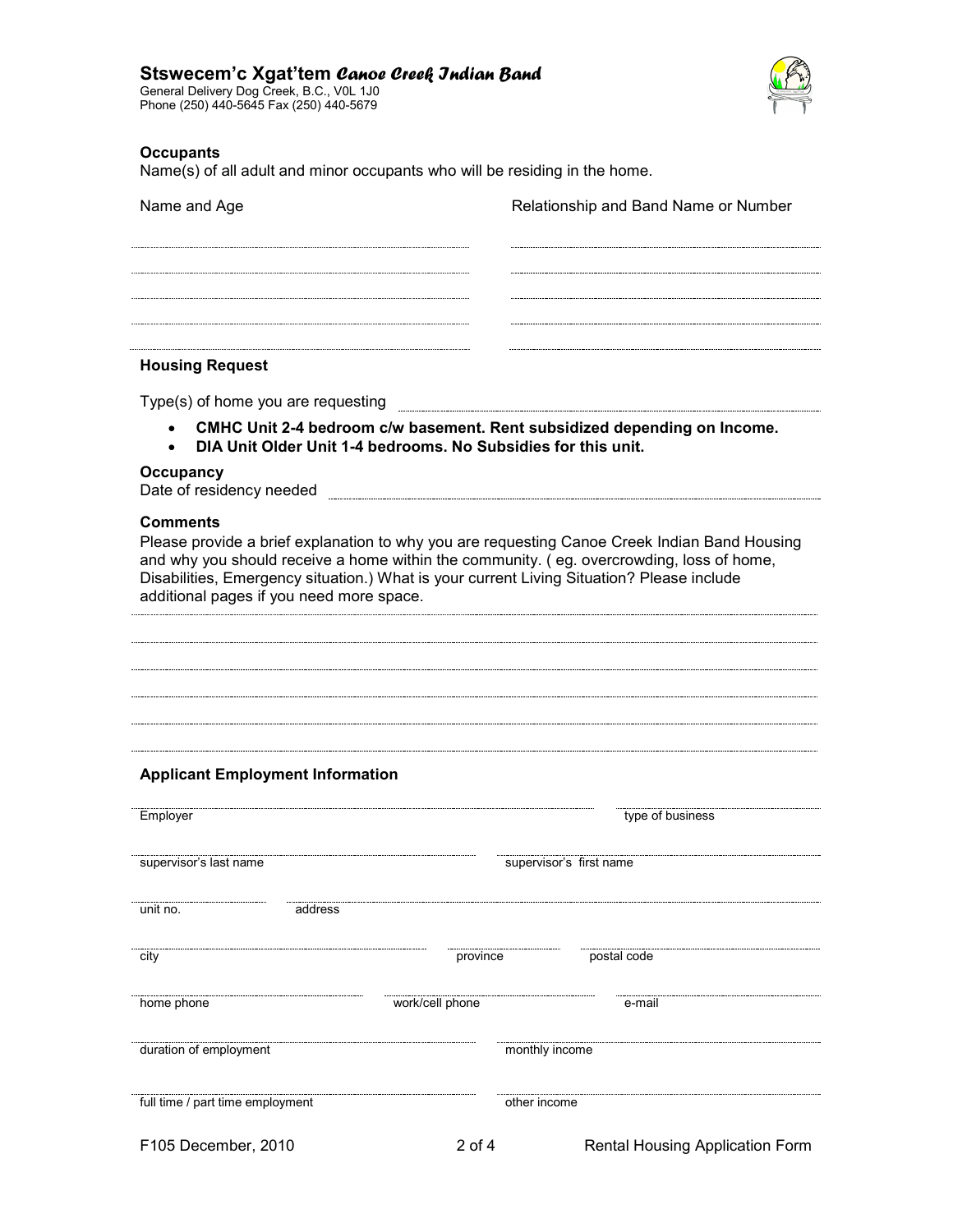

### **Spouse's Employment Information**

| Employer                         |         |                 |                         | type of business |  |
|----------------------------------|---------|-----------------|-------------------------|------------------|--|
| supervisor's last name           |         |                 | supervisor's first name |                  |  |
| unit no.                         | address |                 |                         |                  |  |
| city                             |         | province        |                         | postal code      |  |
| home phone                       |         | work/cell phone |                         | e-mail           |  |
| duration of employment           |         |                 | monthly income          |                  |  |
| full time / part time employment |         |                 | other income            |                  |  |

### **Other Information**

This is optional and is being gathered to assist the selection committee to easily assess the applicant.

# **House Type Requested**

**Please circle one** 

- 1. Handicap Dwelling equipped with ramps and easy accessibility.
- 2. Family Dwelling 2-5 bedroom
- 3. Bachelor Suit 1-2 bedroom suite/duplex
- 4. Single Family Unit 1-2 bedroom house
- 5. Elder's Unit (equipped for elders accessibility)

# **Are you willing and able to pay**

**Please circle one** 

- A) A higher rent of a CMHC Unit \$500-600 or,
- B) A lower rent or maintenance fee for an older DIA home \$150-300.

### **How much are you willing to pay for rent?**